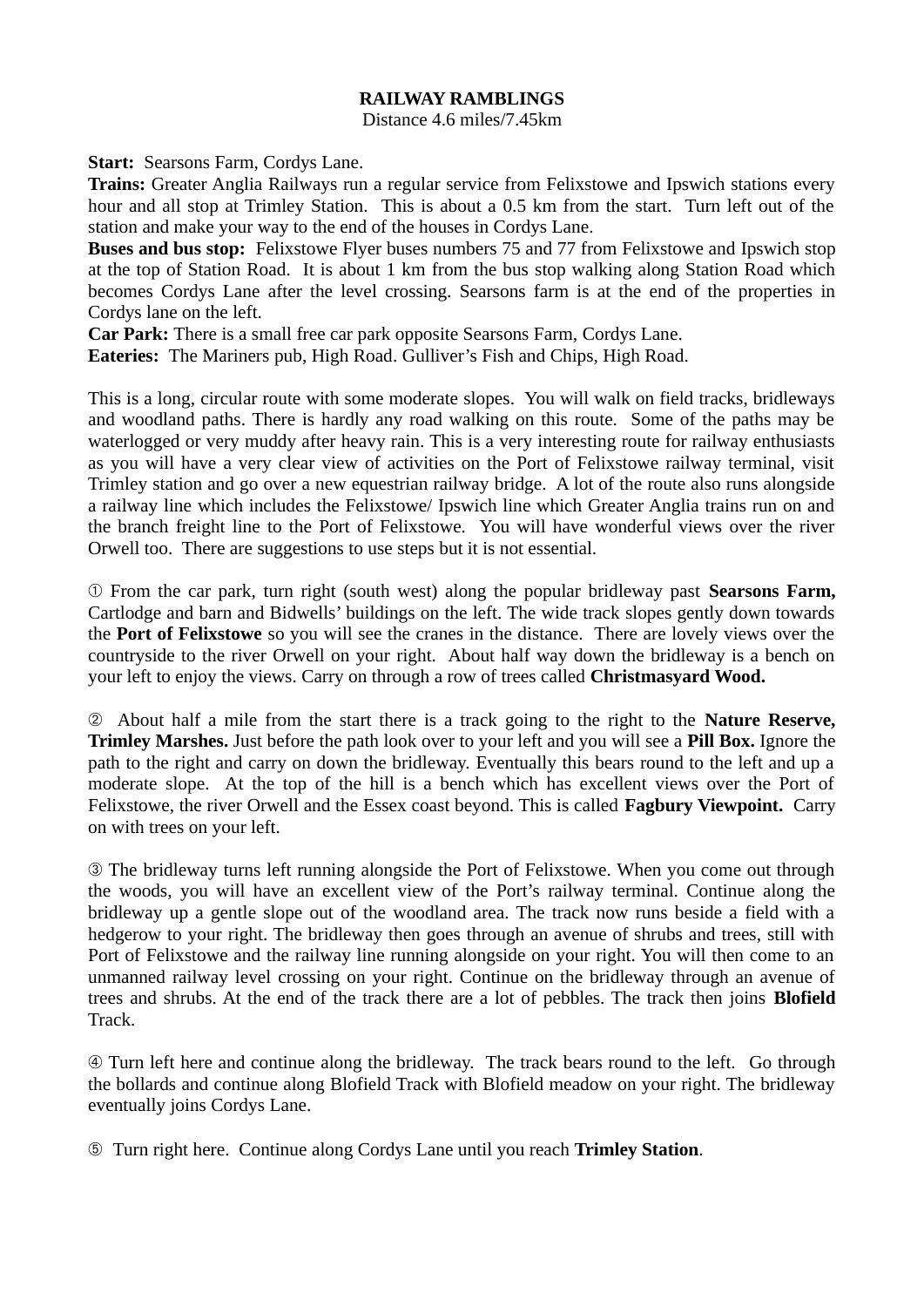$\odot$  When you get to the level crossing, go up the steps to the right to cross the railway bridge. At the top of the bridge you will have very good views along the line which goes from Felixstowe to Ipswich. Go down the steps into the station. If you wanted a sit down you could go into Trimley Station which has benches and well cared for borders and pots. Walk out of the station into the carpark and turn left into the access road.

(Note if you cannot manage the steps, go over the level crossing and turn right into the station.) When you reach Station Road, turn right and then take the second road on your left.

 $\overline{U}$  This is called The Avenue. Continue along the road which will change to become St Mary's Close. Cross over the road at the first crossroads, confusingly called St Marys Close.

 $\delta$  You will now be in Stennets Close. Continue on the pavement towards some bungalows and the tarmac path runs alongside the playing fields, **Stennetts Memorial Field** on your right. At the end of the footpath you will come to some wooden offset barriers which you go through which will take you on to Gaymers Lane.

 $\odot$  At this point you could turn left and take a look at the railway line. There used to be a level crossing here and the crossing house still stands. After you have looked turn around and walk back along Gaymers Lane. If you are not interested in the railway history turn right. A short distance along, there is a bridleway on your left.

 $\omega$  Turn left here and walk past paddocks and allotments on your right. Continue heading towards the large green bridge. This track joins another bridleway from the right called Gun Lane. Continue heading for **Bridleway Bridge. \*** You may wish to extend your walk at this point.

 $<sup>(1)</sup>$  Go up the ramp and over the bridge and down the ramp the other side.</sup>

 $\Omega$  At the end of the ramp turn sharp right and follow the Restricted Byway sign.

f When this joins the RUPP /bridleway turn left and walk towards **Grimston Hall.** You should be able to see the cranes from **The Port of Felixstowe** here.

g At the end of this track is a 4 way junction and a metal gate. Turn left and walk along the bridleway which runs beside a farm track. This eventually leads to the railway line again and runs alongside till you reach a corner of the woods.

h At this point, look across the track to see Gaymers Lane where you were earlier. This was the other side of the old level crossing. Continue along the bridleway around the corner to the end of the track.

 $\circ$  This is now joined by 4 more paths. Take the footpath slightly to your left (ignoring the farm track through the metal gates). This is going around **Keepers Cottage.** You can also see the cranes from the docks over a reservoir here. Ignore a footpath to your right. When another farm track joins from the left, continue straight ahead through an avenue of trees. On your left through the trees, you will see some interesting **Anti Aircraft Site** Cold War buildings.

 $\circled{1}$  Eventually the bridleway joins Cordys Lane. Turn right here and make your way back to the car park.

N.B. *The words that are emboldened can be referenced in a separate Gazetteer also found in this section of the website.*